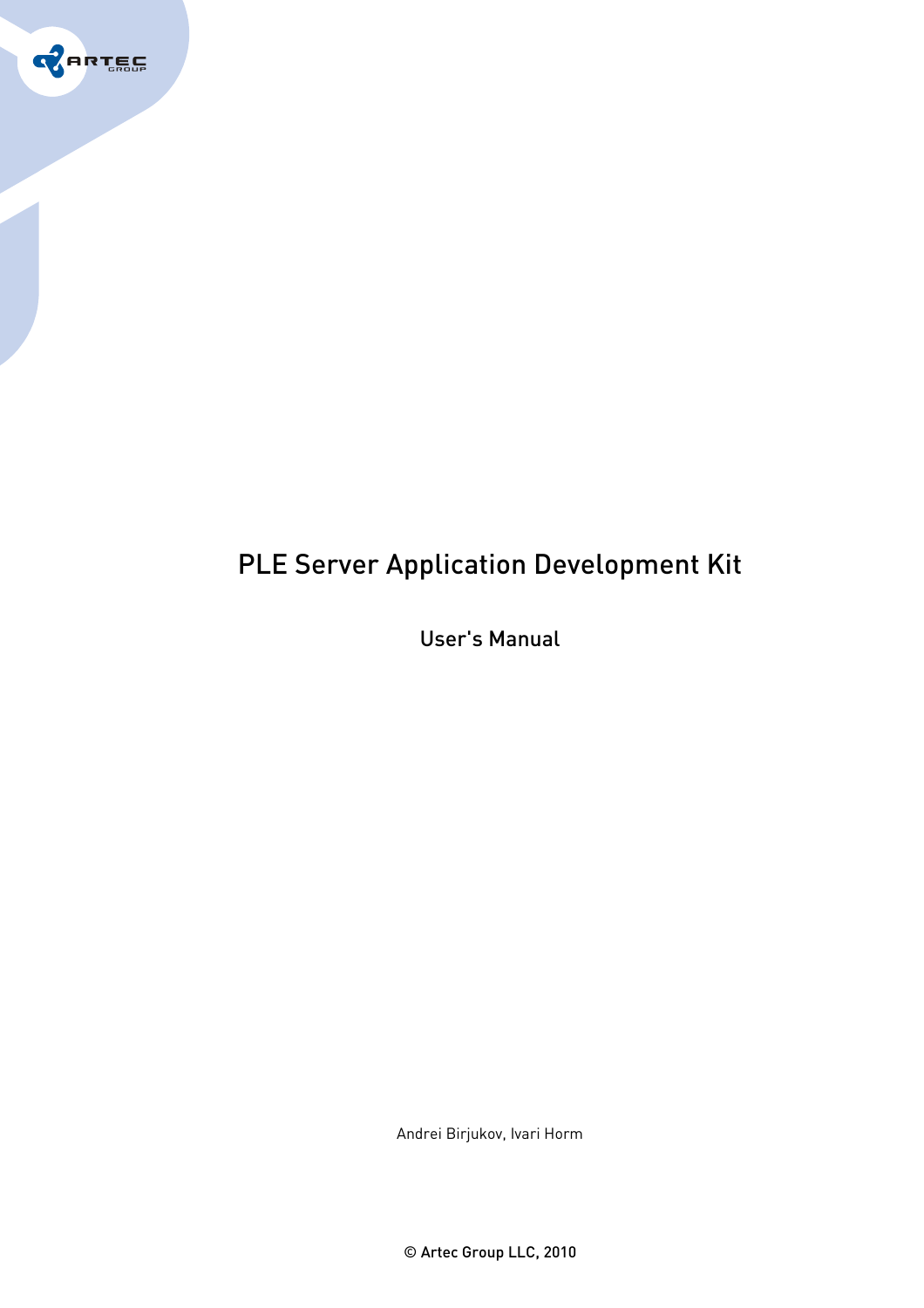

## **Table of Contents**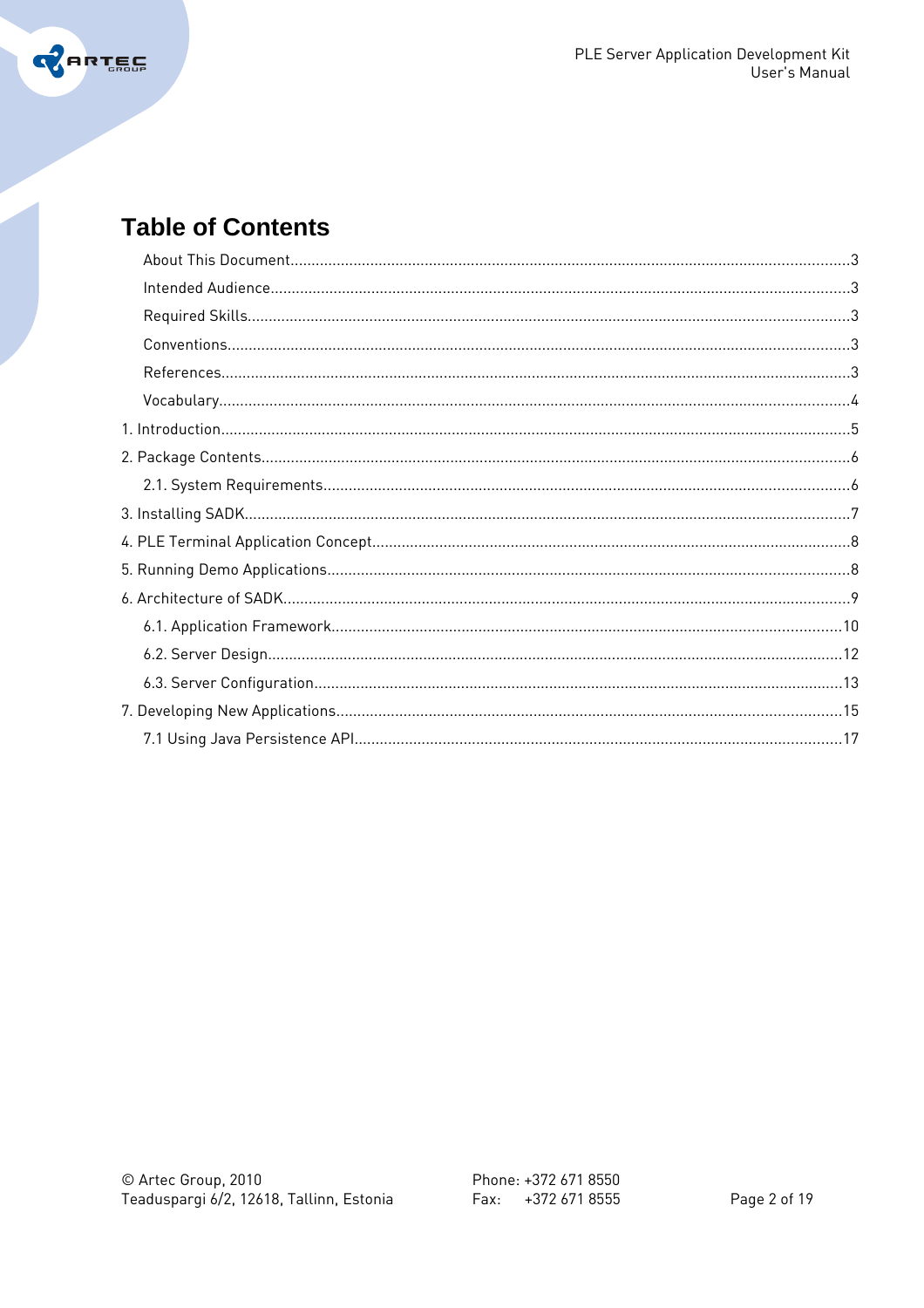#### **About This Document**

This manual describes the development kit components and server application development process for Artec Triskan TS8 mobile data terminal.

### **Intended Audience**

This document is intended for software engineers and system integrators who are planning to develop PiccoLink ™ compatible applications running on terminal server and hosting Triskan TS8 devices equipped with PLE firmware.

#### **Required Skills**

To use this development kit, a developer must be familiar with the following issues and possess the following skills.

- General principles of client-server software architecture and TCP/IP communication
- Java SE skills and knowledge of API for Java 6

#### **Conventions**

This document uses the following conventions.

| Courier |                                                                   |  |  |  |  |  |  |  |  | Used to identify source code samples, commands and their parameters, |
|---------|-------------------------------------------------------------------|--|--|--|--|--|--|--|--|----------------------------------------------------------------------|
|         | expressions, data types, etc.                                     |  |  |  |  |  |  |  |  |                                                                      |
| Italic  | Used for emphasis and identification of file names and new terms. |  |  |  |  |  |  |  |  |                                                                      |

#### **References**

The following documents are referenced from this document.

- 1. SADK library API documentation.
- 2. PLE Protocol Specification.

PiccoLink ™ is a trademark of Nordic Identification OY.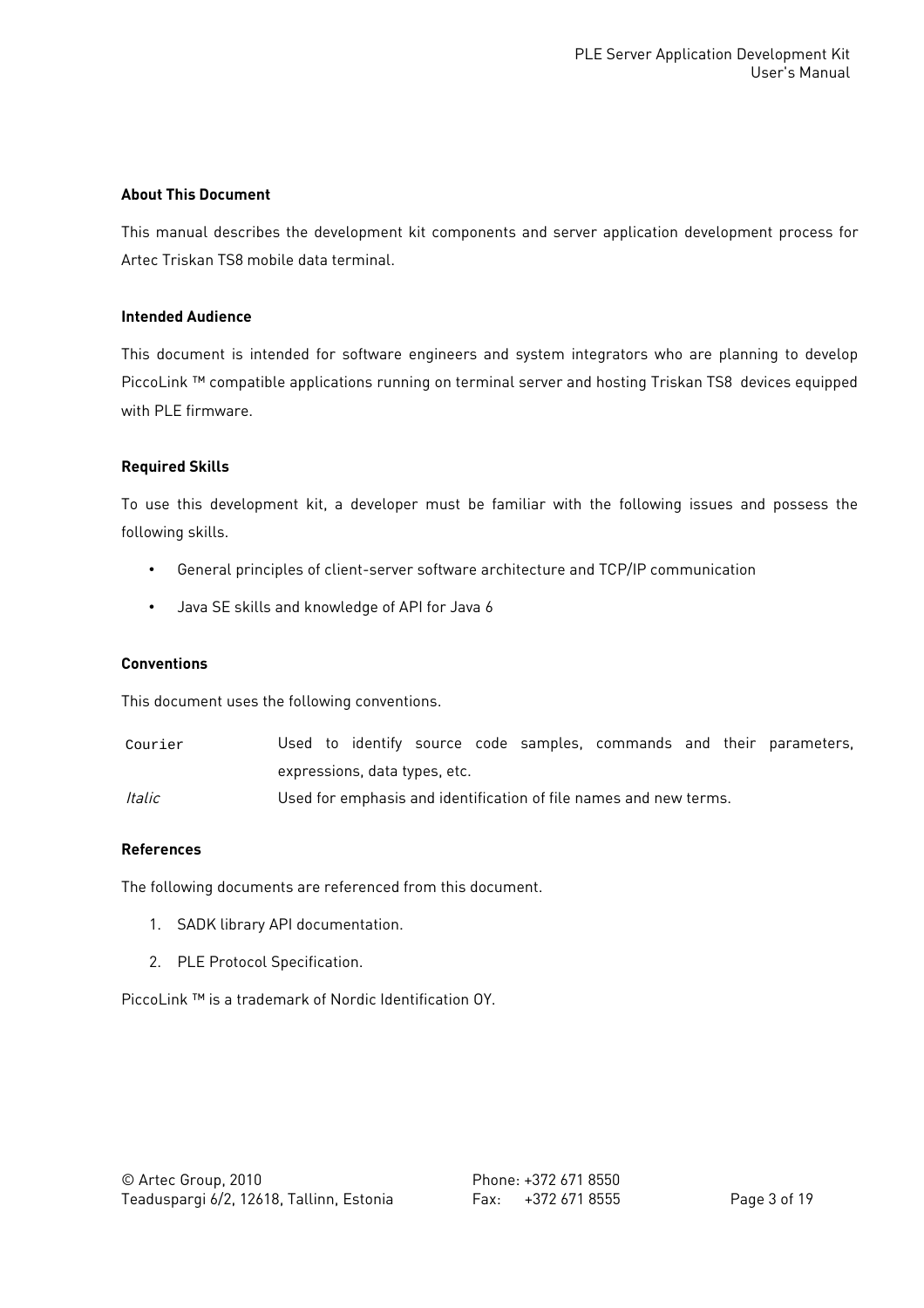## **Vocabulary**

| Term        | Definition                                                                                                                                  |
|-------------|---------------------------------------------------------------------------------------------------------------------------------------------|
| <b>JDT</b>  | Java Development Tools, refers to the Eclipse IDE JDT distribution.                                                                         |
| <b>PLE</b>  | PiccoLink <sup>™</sup> Emulation, refers to a compatible implementation of a terminal<br>protocol.                                          |
| <b>RFID</b> | Radio Frequency Identification, refers to RFID reader function of the Triskan TS8<br>terminal.                                              |
| SADK        | Server Application Development Kit, a library provided by Artec to help<br>implementing server-side applications for Triskan TS8 terminals. |
| <b>SIM</b>  | Subscriber Identification Module, refers to the GSM SIM card.                                                                               |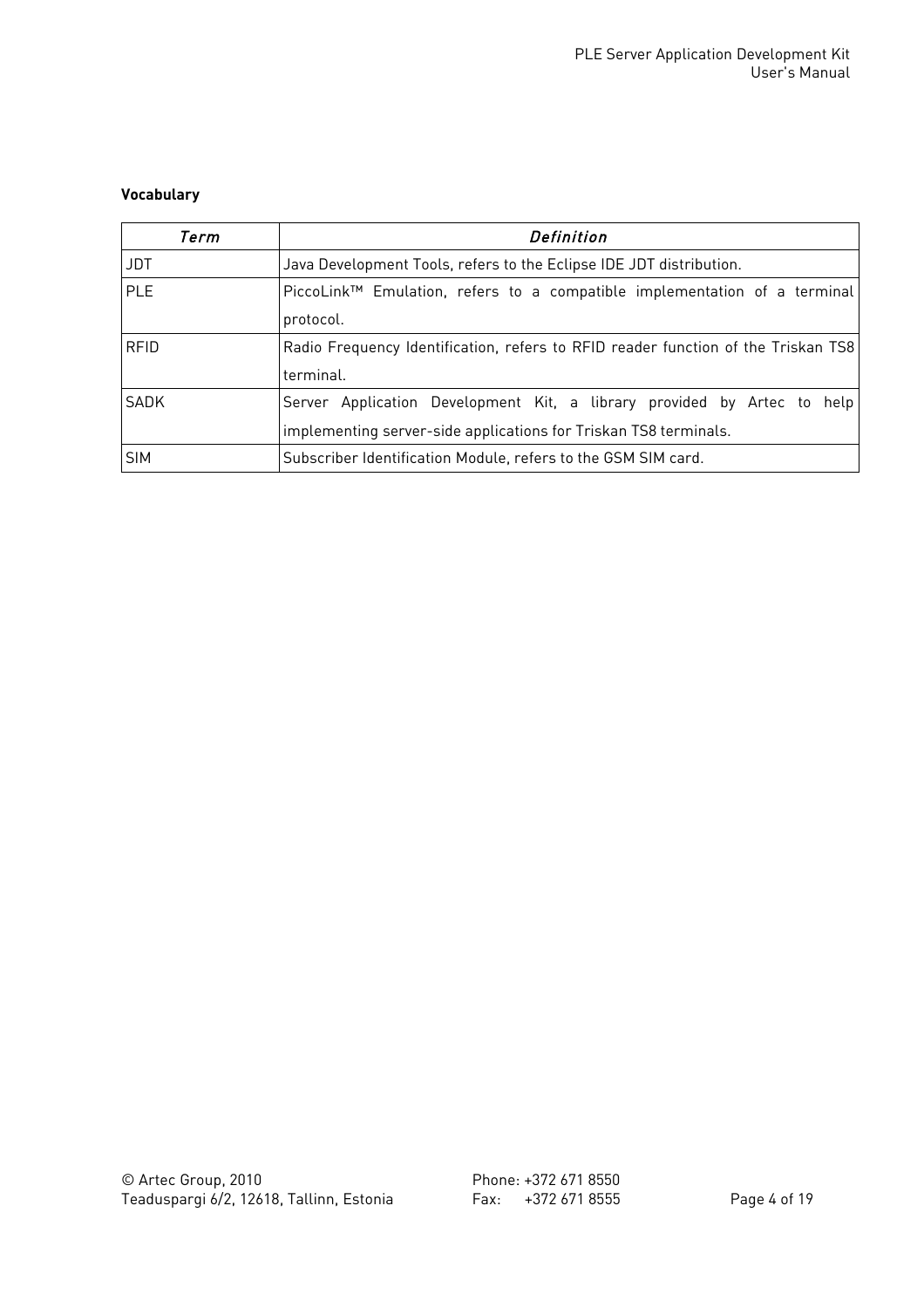## **1. Introduction**

Basic Triskan TS8 unit comes with the PLE firmware that integrates a terminal emulation application running a PiccoLink-compatible protocol stack. The Triskan terminal communicates with a server backend application via GPRS or WLAN bearers. The backend application implements a customer specific business logic and a database, and provides the presentation interface to Triskan terminals by means of specially crafted forms sent over a binary PiccoLink compatible PLE protocol.

Server Application Development Kit (SADK) is designed to simplify the development of server applications, enabling for a rapid deployment of Triskan PLE terminals. The following principles are followed throughout the development cycle.

- Simplicity. The server architecture was designed from scratch, allowing for a clean and modular implementation. The developer is conveniently served with a small number of well-documented interfaces that are exposed by the SADK.
- Rapid development. Comfortable Eclipse IDE, local and remote debugging support, Java type safety, object and interface oriented approach of SADK simplifies development of server applications.
- Cross-platform. Being completely portable, the server supports Windows, Linux, Mac OS X and other OS-es capable of running Java SE virtual machine.
- UI abstractions. Application developer is not burdened with internals of the communication protocol. Instead, SADK provides convenient abstractions for application forms and input fields.
- Multiple online terminals. The server is multi-threaded, enabling for a large quantity of simultaneous connections without a significant performance penalty. Each Triskan terminal connection is isolated: incoming data is processed separately, keeping the terminal context on perconnection basis.
- Context persistence. Application instance with user data may be preserved on the server when a terminal is disconnected unexpectedly (e.g. due to coverage issues). Upon reconnection, current form and associated data will be restored automatically.
- Multiple applications, single server. The server supports many different applications available simultaneously on one TCP port. Before launch, the specific application is looked up from the database basing on the terminal serial number.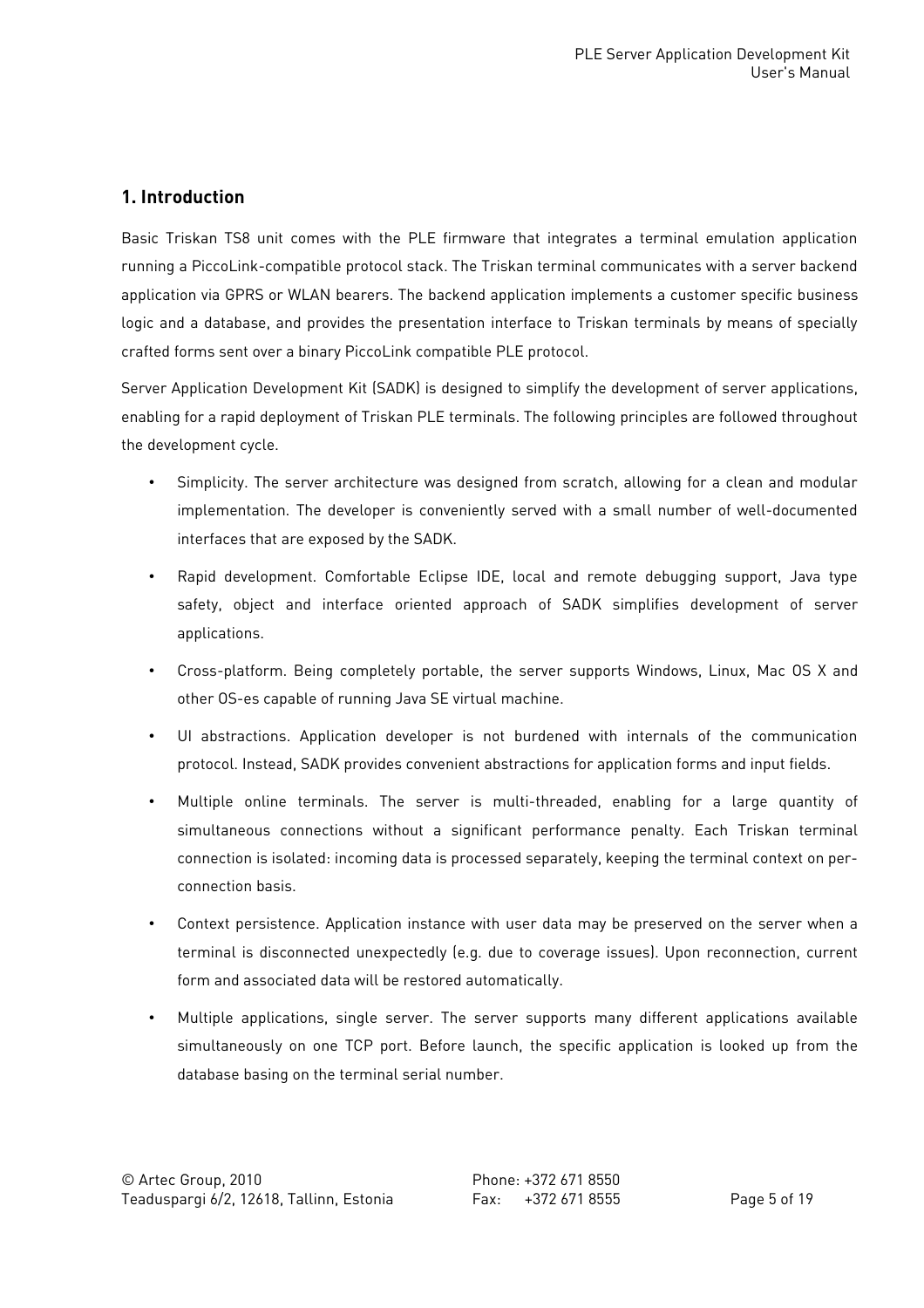• Self-contained. Java SE runtime and MySQL database driver are integrated into SADK, no other dependencies are required.

## **2. Package Contents**

SADK is distributed as a ZIP archive file containing all necessary documentation, source code, libraries and samples. Given below is the list of files included with SADK.

| File                 | Description                                                          |
|----------------------|----------------------------------------------------------------------|
| doc/manual.pdf       | PLE Server Application Development Kit User's Manual (this document) |
| doc/ple_protocol.pdf | <b>PLE Protocol Specification</b>                                    |
| doc/sadk-doc.zip     | Full documentation for SADK classes.                                 |
| doc/license.txt      | SADK distribution license (MIT license)                              |
| src/pleSADK-nn.zip   | SADK Java source code with examples                                  |
| jar/pleSADK-nn.jar   | Pre-built SADK library JAR without source code.                      |
| jar/pleServer.ini    | Server configuration file for stand-alone daemon setup               |

#### **2.1. System Requirements**

Given below are technical requirements for development of server based applications with SADK.

- PC running Windows XP/Vista/7, Linux (32-bit, 64-bit) or Mac OS X
- Java 6 SE Development Kit [\(http://java.sun.com/javase/downloads\)](http://java.sun.com/javase/downloads)
- NetBeans IDE for Java SE [\(http://www.netbeans.org/downloads\)](http://www.netbeans.org/downloads) -or-
- Eclipse IDE for Java Developers [\(http://www.eclipse.org/downloads\)](http://www.eclipse.org/downloads)

The following is also required to deploy and test developed applications:

- Triskan TS8 mobile data terminal with integrated GPRS communication module.
- Operator contract or a prepaid GSM SIM card with GPRS traffic allowed.
- External IP address with possibility of mapping an inbound TCP port to your development machine (or private network agreement with a cellular operator). -or-
- Triskan TS8 mobile data terminal with integrated WLAN communication module.
- Standard IEEE 802.11b/g/n access point or router.

| © Artec Group, 2010                      | Phone: +372 671 8550 |
|------------------------------------------|----------------------|
| Teaduspargi 6/2, 12618, Tallinn, Estonia | Fax: +372 671 8555   |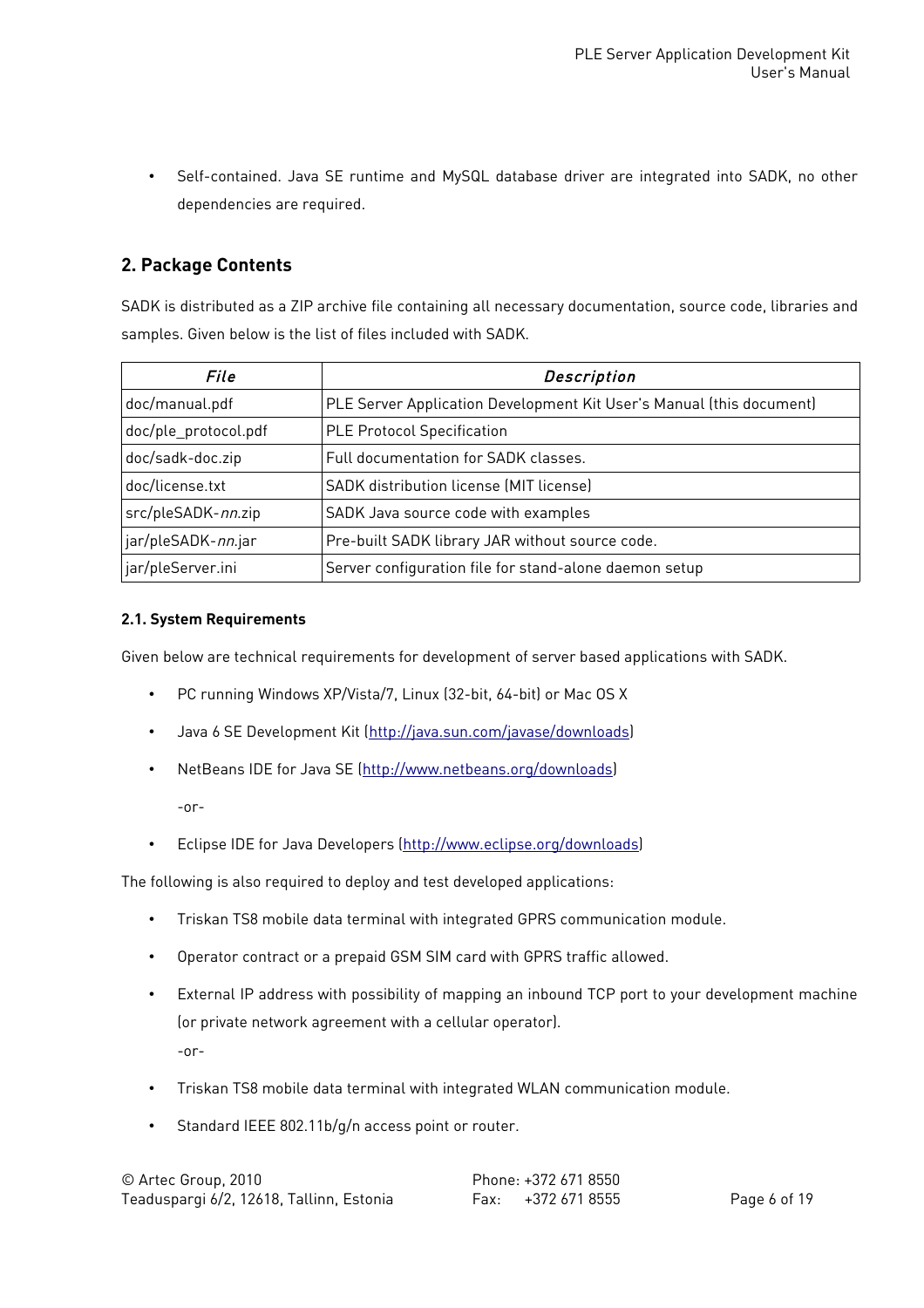• Possibility of mapping an inbound TCP port to your development machine.

## **3. Installing SADK**

Extract the provided redistributable package (sadk-revnn.zip) to any suitable location on your development machine. Further, extract the SADK source code package located under src/pleSADK-nn.zip. Extract the library API documentation located under *doc/sadk-doc.zip*.

Finally, import the SADK projects into your Java development IDE.

For NetBeans IDE for Java SE:

- Select File → New Project
- Choose the option "Java Project with Existing Sources"
- Browse to the location where you extracted the SADK source code (pleSADK-nn.zip).
- Check the Open as Main Project option and click Open Project
- Explore the newly appeared pleSADK project the IDE builds it automatically.
- The following compile-time libraries must be available for a successful build (Select File  $\rightarrow$  Project Properties  $\rightarrow$  Libraries):
	- MySQL JDBC connector (mysql-connector-java-NNN.jar)
	- EclipseLink(JPA 2.0)
- Note that default installation from Linux repositories (i.e. Ubuntu) does not include the EclipseLink nor MySQL JDBC connector.

For Eclipse JDT IDE:

- Select File → Import → General / Existing Projects into Workspace
- Click Next and browse to the location where you extracted the SADK source code (pleSADK.zip)
- Click Finish and explore the newly appeared pleSADK the IDE builds it automatically.

For further development, you might not need the complete source code of SADK classes. In such case, feel free to create separate projects for your applications and link them to the pre-built JRE library version of SADK (pleSADK-nn.jar).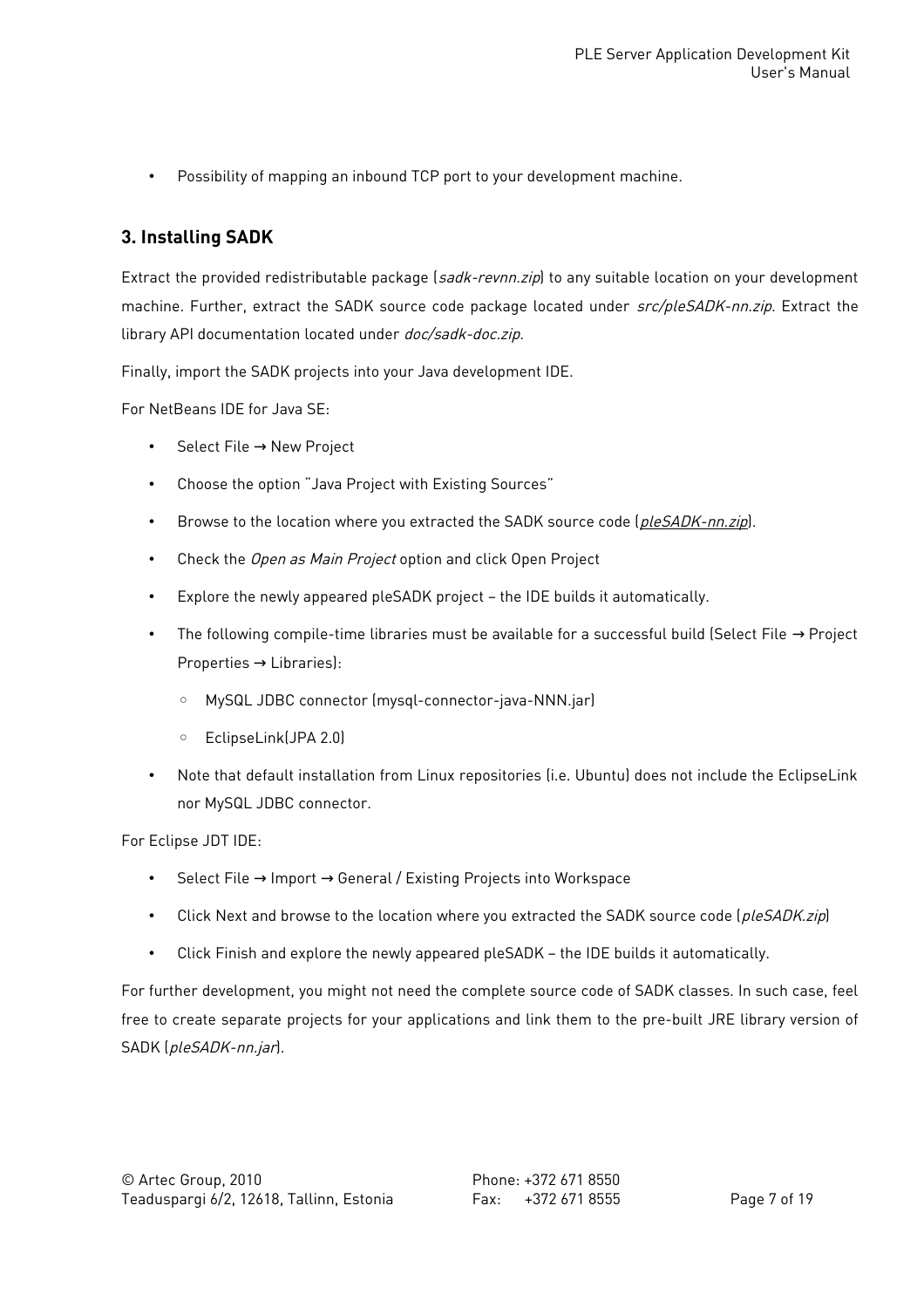## **4. PLE Terminal Application Concept**

From a general point of view, an application that employs PLE protocol is based on a client-server model. The data model and complete business logic of the PLE application reside on the server. User interface of the application is based on text forms and is rendered on remote Triskan terminals via special messages of the PLE protocol. The Triskan device thus acts as a simple terminal interpreting server messages and displaying text as instructed. Also, user input from both terminal keypad and integrated readers is sent back to the server for further processing.

The following constraints apply to PLE based applications.

- All applications are inherently on-line, assuming that network connection is available at all times.
- Server implements full business logic of the application: processes data and makes decisions.
- All application data is stored in a server database.
- Terminal screen contains text, rendered via fixed width font.
- Visible size of the terminal screen contains 20 rows and 8 columns of characters, total buffer size is 20x12, vertical scrolling is allowed.
- 1D/2D scanner and RFID reader input is redirected to on-screen form fields.
- Server has limited control of Triskan peripherals.
- Local storage of Triskan terminal is not accessible to applications.

Firmware of the Triskan terminal takes care of power management and networking, keeping a connection to server established. These and other basic tasks are running in the background of the terminal and do not interfere with user applications. Developer does not need make modifications to Triskan firmware and may concentrate on the application functionality instead; only connectivity related parameters may need changing.

## **5. Running Demo Applications**

All example application code is located in the *ple.application* package. There are two samples provided with this version of SADK.

• Default application launcher: ple.application Provides menu entries to launch different applications located in subpackages under this package.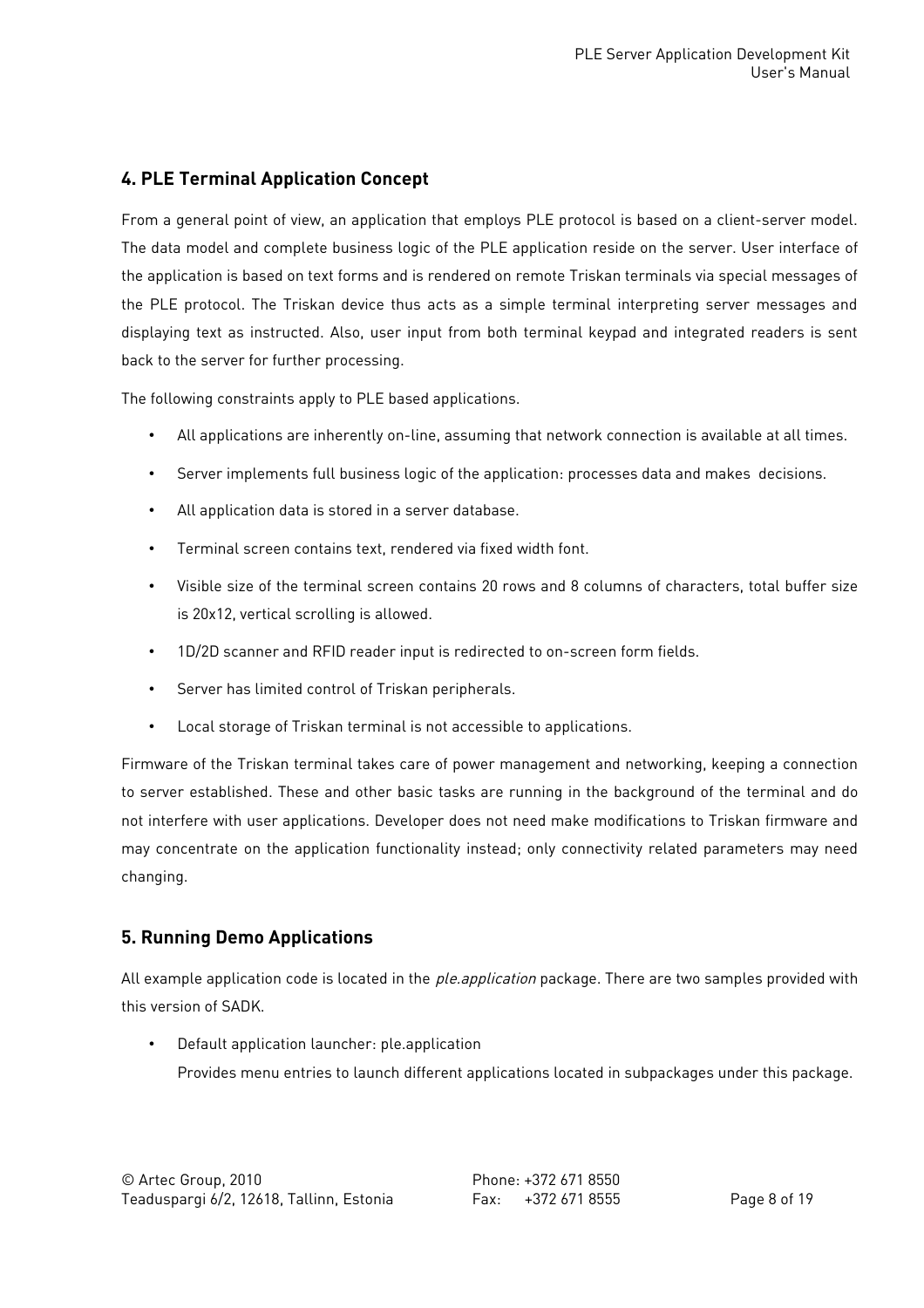• Hotel check-in demonstration: ple.application.checkin

This application implements a simple guest check-in screen. User scans a guest's badge and the status is sent back to the terminal and reflected in the table of a GUI front-end.

- Ticket control demonstration: ple.application.checkticket This application implements a simple ticket validation routine. User scans a ticket ID and the ticket status is sent back to the terminal. GUI front-end allows adding new tickets.
- Warehouse inventory demonstration: ple.application.warehouse Implements a simple inventory solution. Items can be added to warehouse both from the terminal and GUI front-end. The inventory can later be performed by scanning the item entering the proper quantity. The checkout routine enables to quickly scan items and reduce their quantity in the warehouse.
- Field test demonstration: ple.application.fieldtest Shows different input fields and their behaviour provided by PiccoLink protocol and implemented in Triskan TS8 firmware.
- Protocol test demonstration: ple.application.protocoltests Provides demos for testing various PiccoLink protocol capabilities.

The source code of provided demo applications is organized as follows.

- $\epsilon$ PackageName> class provides the entry point to the application. This class should be specified in configuration file or called dynamically from another applicaton in order to launch the launch the application instance.
- Database class implements simple data model pattern. If application uses a database the database to object model mapping is done here.
- DefaultForm class the main form that is loaded in Triskan terminal when the application is first started.
- Form classes implement PLE input forms and contain application business logic.

## **6. Architecture of SADK**

SADK library is built in a modular fashion. It provides a number of classes to build a PLE application server that hosts a user application. Also, user is provided with flexible forms and plugin libraries that create a foundation for building diverse hosted applications. The diagram below illustrates a top-level overview of the SADK stack with relationship to external Java VM and SQL database.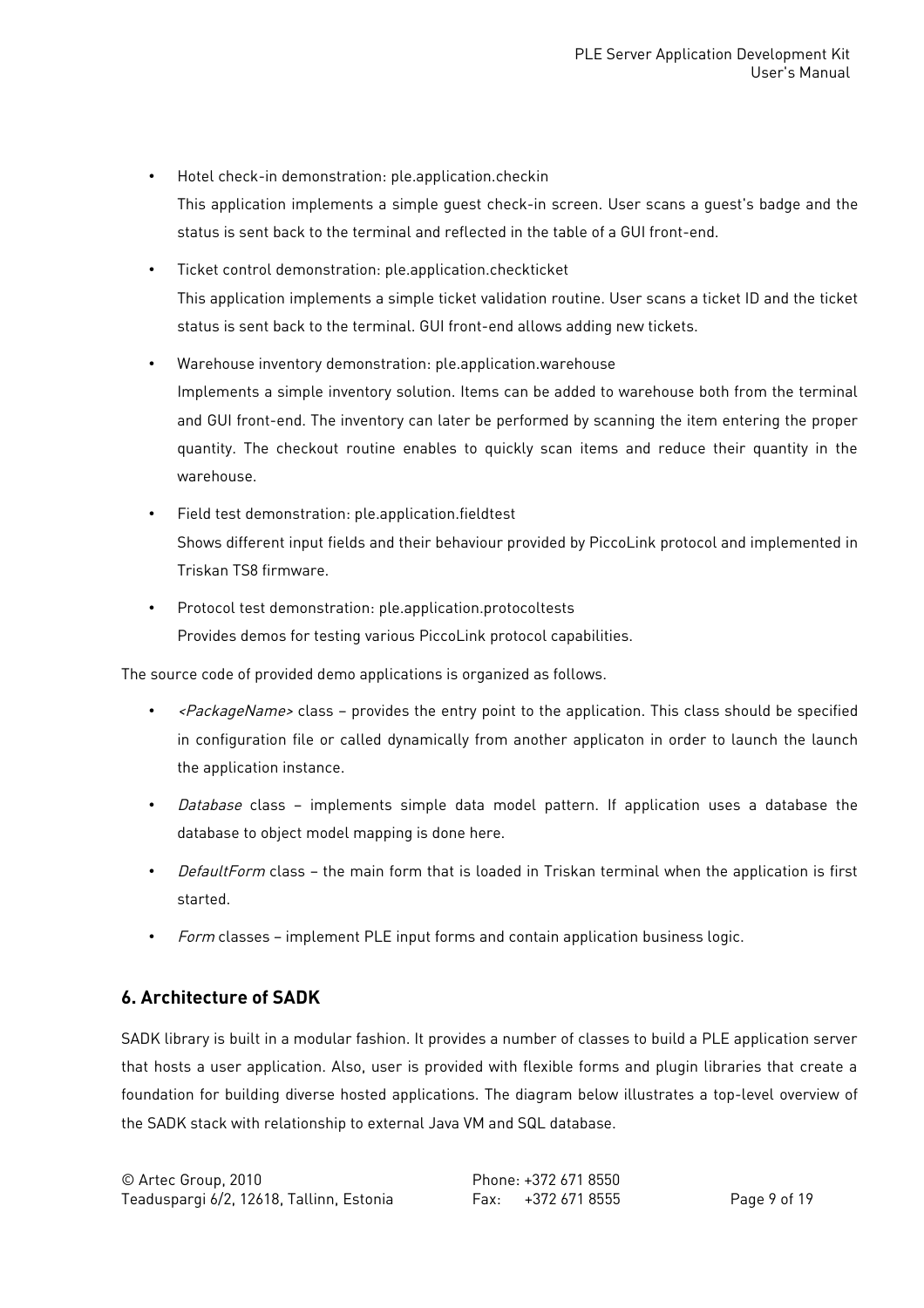

#### Figure 1. General architecture of SADK.

Listed below are packages that the SADK library consists of.

- ple.server contains classes and interfaces required to run the PLE server and manage connections to remote Triskan terminals.
- ple.data contains server data related classes: configuration and logging facilities and general database connector handler that encapsulates Java Persistence routines.
- ple.protocol contains classes and interfaces required to decode binary PLE protocol and create protocol frames.
- ple.plugin contains foundation classes and interfaces used to develop user applications hosted by the PLE server.
- ple.application contains examples of PLE applications. Developers may use this package for own applications as well.

## **6.1. Application Framework**

Triskan SADK proposes an event and form based approach to the application design. The most important classes of the application framework are FormApplication and Form. All PLE applications are created by the PLE server and implement a certain interface (*CommandHandler*). Through this interface, applications react to events submitted by the PLE server. Further, the form abstraction layer is added, and protocol command events are translated to form events and routed to form elements implemented by the Field class and its subclasses.

Given below is a class diagram illustrating the internal design of the PLE application framework. For simplicity, class methods and attributes are omitted and only the most important relationships are shown.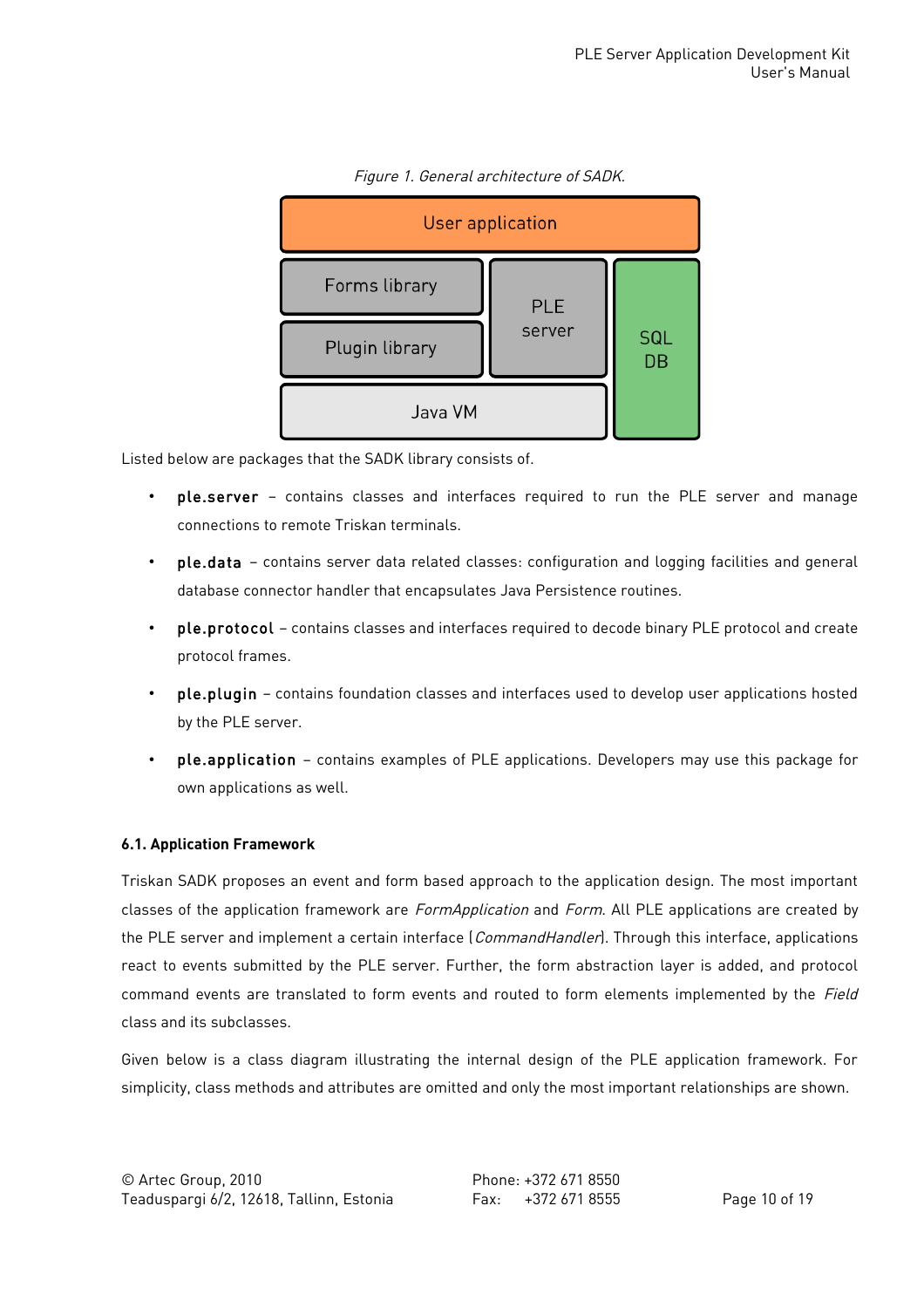

Figure 3. PLE application framework simplified class diagram.

- Application class provides the base for implementation of all applications hosted by PLE server which should inherit from this class. Application receives raw protocol command events from the remote terminals relayed by the PLE server via the CommandHandler interface.
- FormApplication class builds a form abstraction on top of the Application basis. FormApplication encapsulates a number of user-defined forms that implement both presentation and business logic layers of a PLE application. Also, *FormApplication* transparently calls rendering functions of contained fields to generate appropriate PLE protocol commands and display forms on the screen of a Triskan terminal. It is recommended that all user applications are inherited from this class, as the developer is not bothered with internals of the PLE communication protocol in such case.
- Form class implements an input form displayed on the screen of a remote Triskan terminal. The form may contain a number of input fields. The instance of the *Form* class receives events from an associated remote terminal translated to a convenient format by *FormApplication*. All forms of a form-based application should inherit from this class.
- Field class implements a base for user input controls of a form displayed on the screen of a remote terminal. Subclasses of the field class implement buttons (Button), submit buttons (SubmitButton), command buttons (CommandButton), text labels (TextField), input fields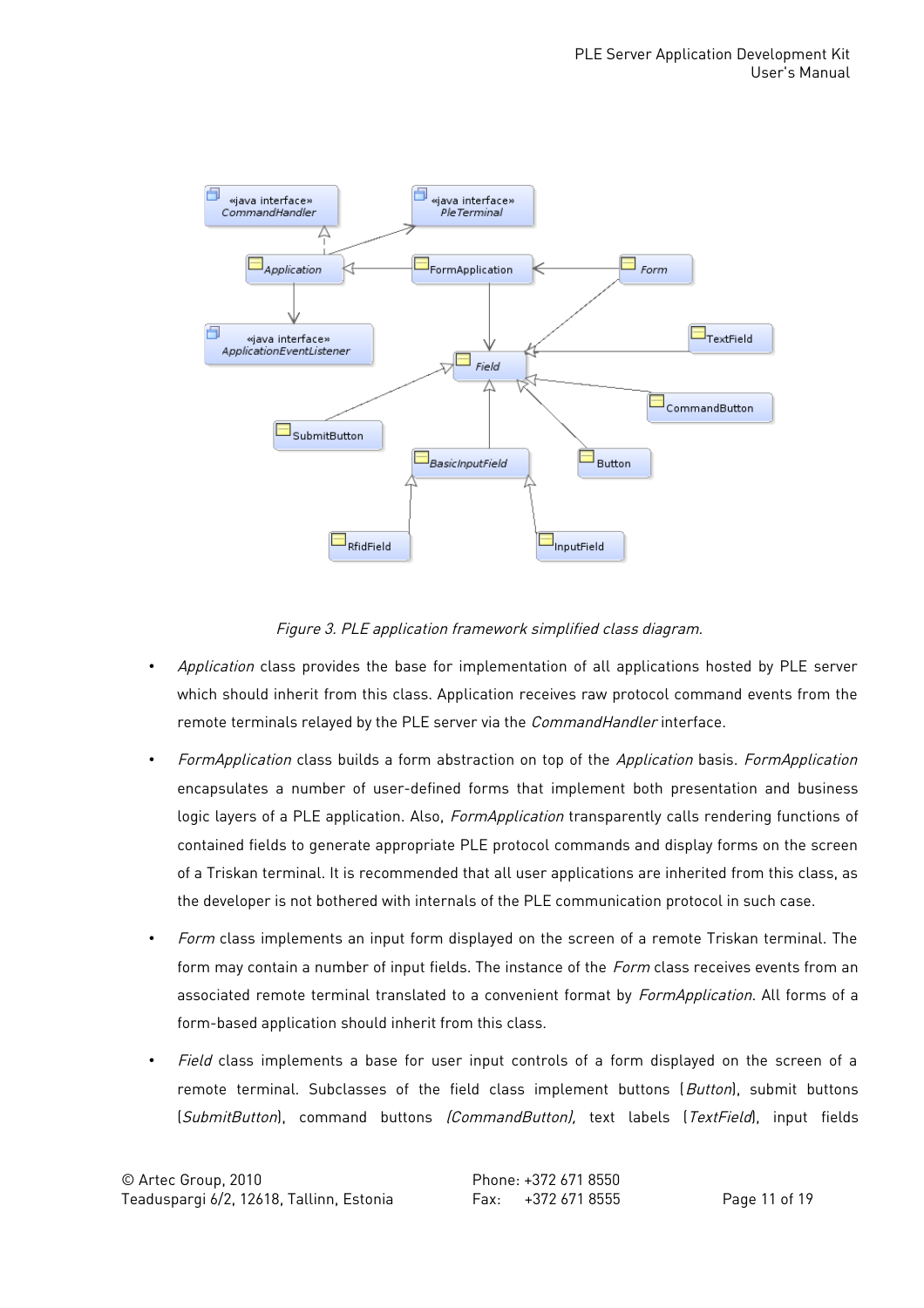(InputField) and RFID input fields (RfidField). Fields implement functions to "render" themselves on the screen by creating a sequence of terminal protocol commands.

### **6.2. Server Design**

Given below is a class diagram illustrating the internal design of the PLE application server. For simplicity, class methods and attributes are omitted and only the most important relationships are shown.



Figure 2. PLE server simplified class diagram.

Normally, a developer does not need to go into details of the PLE server implementation. The server is started by instantiating the PleServer class and calling initialize() method. The server has configuration stored to an external file .

Developer may use a stock application factory, such as SingleApplicationFactory or SqlApplicationFactory. Alternatively, developer may implement a custom application factory and instruct the PLE server to use it instead.

When using multiple applications, developer can use SqlApplicationFactory to instruct the server to load the proper application based on the Triskan station ID. To provide access to multiple applications the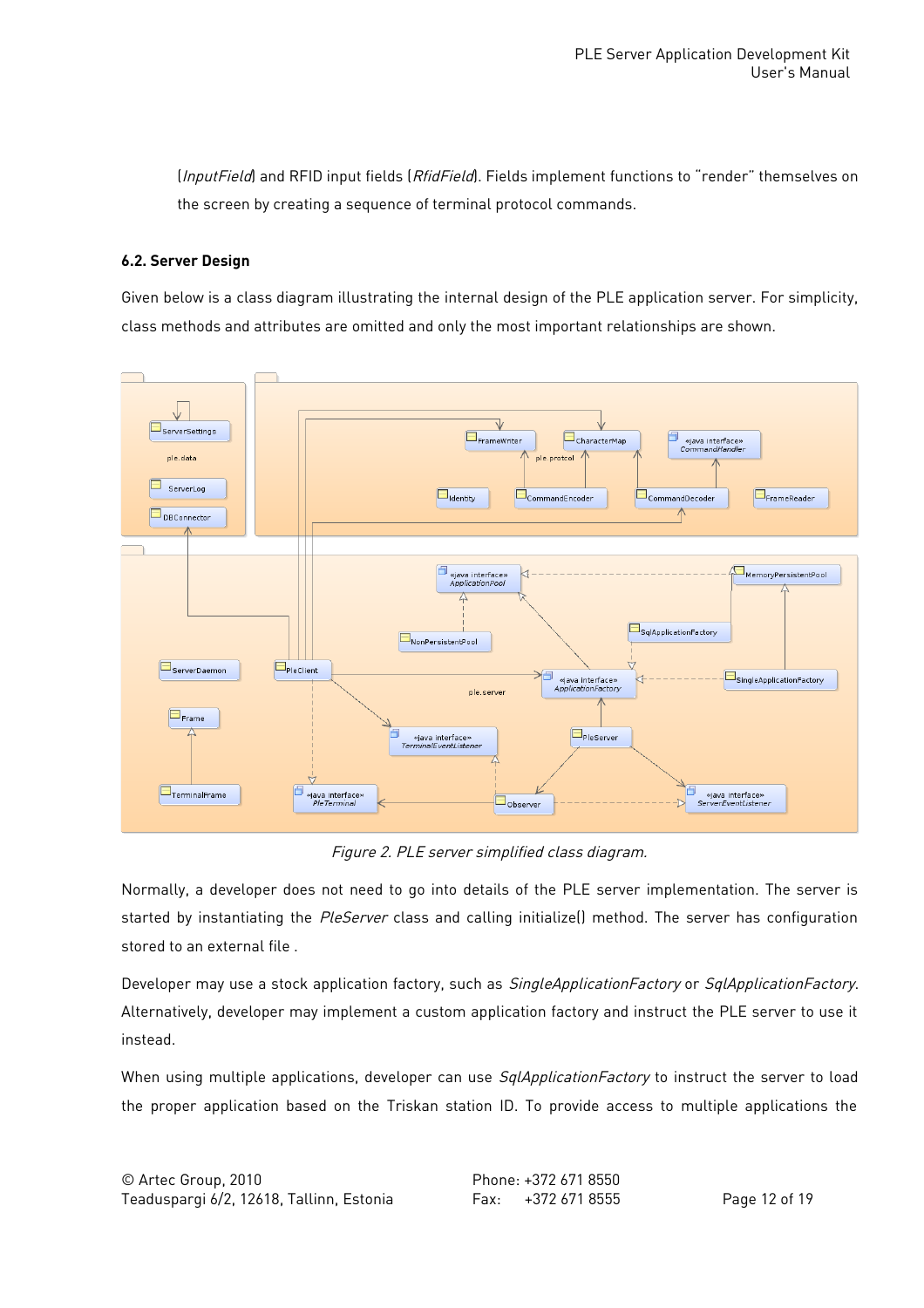default loader menu can be developed. It is possible to switch applications run-time by calling the special method.

### **6.3. Server Configuration**

The server reads its configuration from the *pleServer.ini* file located in the current working directory. Samples of configuration files are provided in the distributed package. The format of the configuration file is described below.

| Parameter        | Description                                                                       |
|------------------|-----------------------------------------------------------------------------------|
| serverPort       | Specifies the TCP port that the PLE server listens on.                            |
| idleTimeout      | Specifies the idle timeout of a connected PLE terminal, in seconds. The           |
|                  | terminal is disconnected if no new data is received within this time interval.    |
| logFile          | Server log file name or full path to file.                                        |
| applicationMode  | Specifies server application hosting mode, applies only to stand-alone daemon     |
|                  | setup. Supported modes are "single" (use one type of applications for all         |
|                  | terminals) and "multi" (use different applications basing on terminal serial      |
|                  | number, look up from SQL database).                                               |
| applicationClass | Contains the application class for a single application mode. Also specifies the  |
|                  | "default" fallback application class if the server fails to find a matching       |
|                  | application for a connected terminal. When changing applications dynamically,     |
|                  | this is also the default application which is loaded if no application name is    |
|                  | specified for the application switcher.                                           |
| persistTimeout   | Context persistence timeout of a disconnected PLE terminal, in seconds. NB!       |
|                  | This option is only available to applications that use application factories with |
|                  | persistent pools (e.g. MemoryPersistentPool).                                     |
| sqlUrl           | Contains the JDBC URL pointing to a server database for application class         |
|                  | lookup. Applicable only to the multi-application mode of operation and when       |
|                  | using Java Persistence API.                                                       |
| sqlUser          | Contains a user name for authorization to the JDBC database.                      |
| sqlPasswd        | Contains a password for authorization to the JDBC database.                       |
| charMapMid       | Sets the character map to use for codes (128159).                                 |
| charMapCode      | Sets the character map to use for codes (160255).                                 |

• Character map settings do not change the character map in the terminal but provide reasonable defaults for custom character map configurations.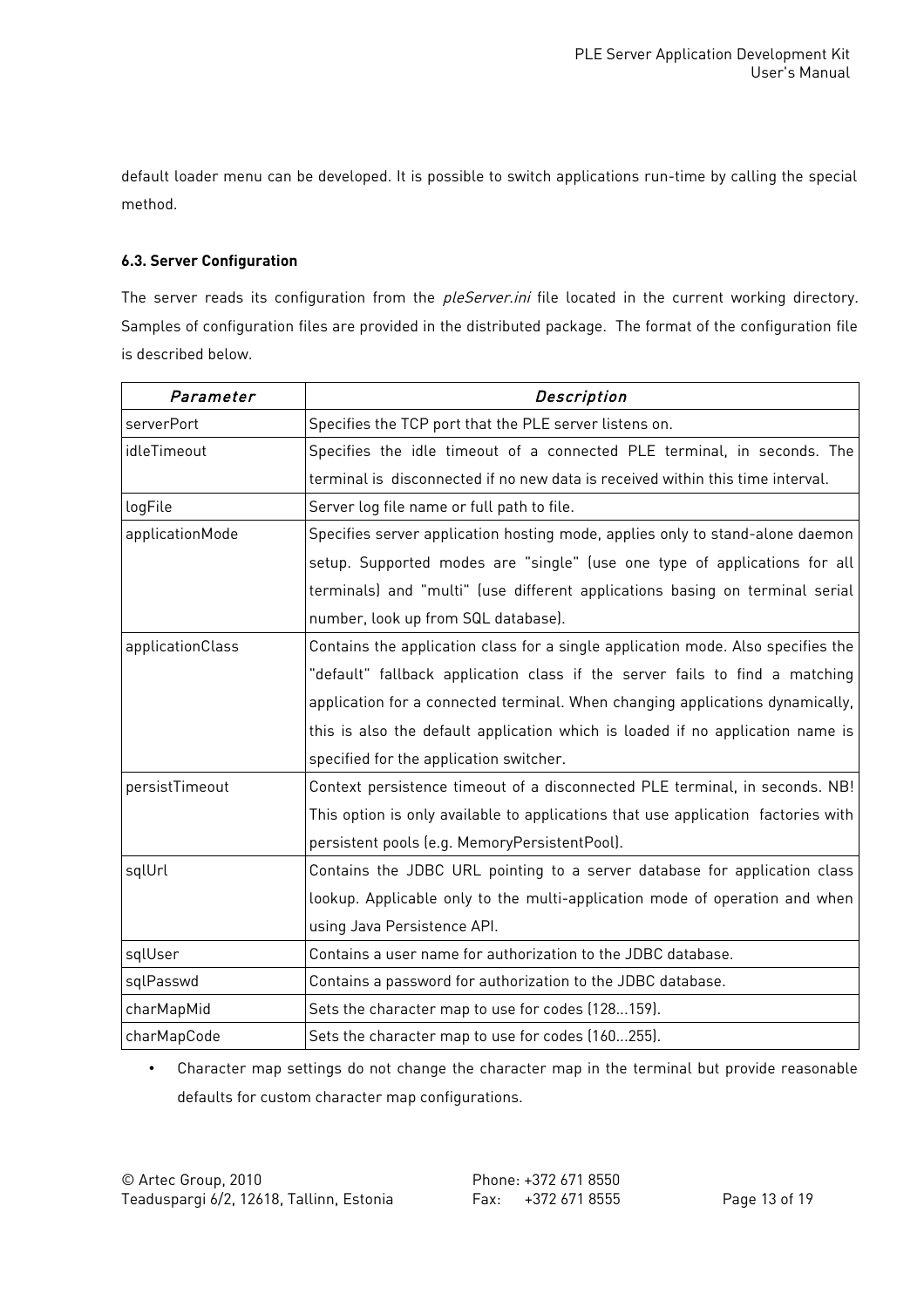• SQL settings specified here are used both when application mode is set to "multi" as well as for Java Persistence API. Note that when developing database applications the Java Persistence API is configured using the META-INF/persistence.xml file. Nevertheless, the database server name, user name and password can also be obtained from the pleServer.ini file.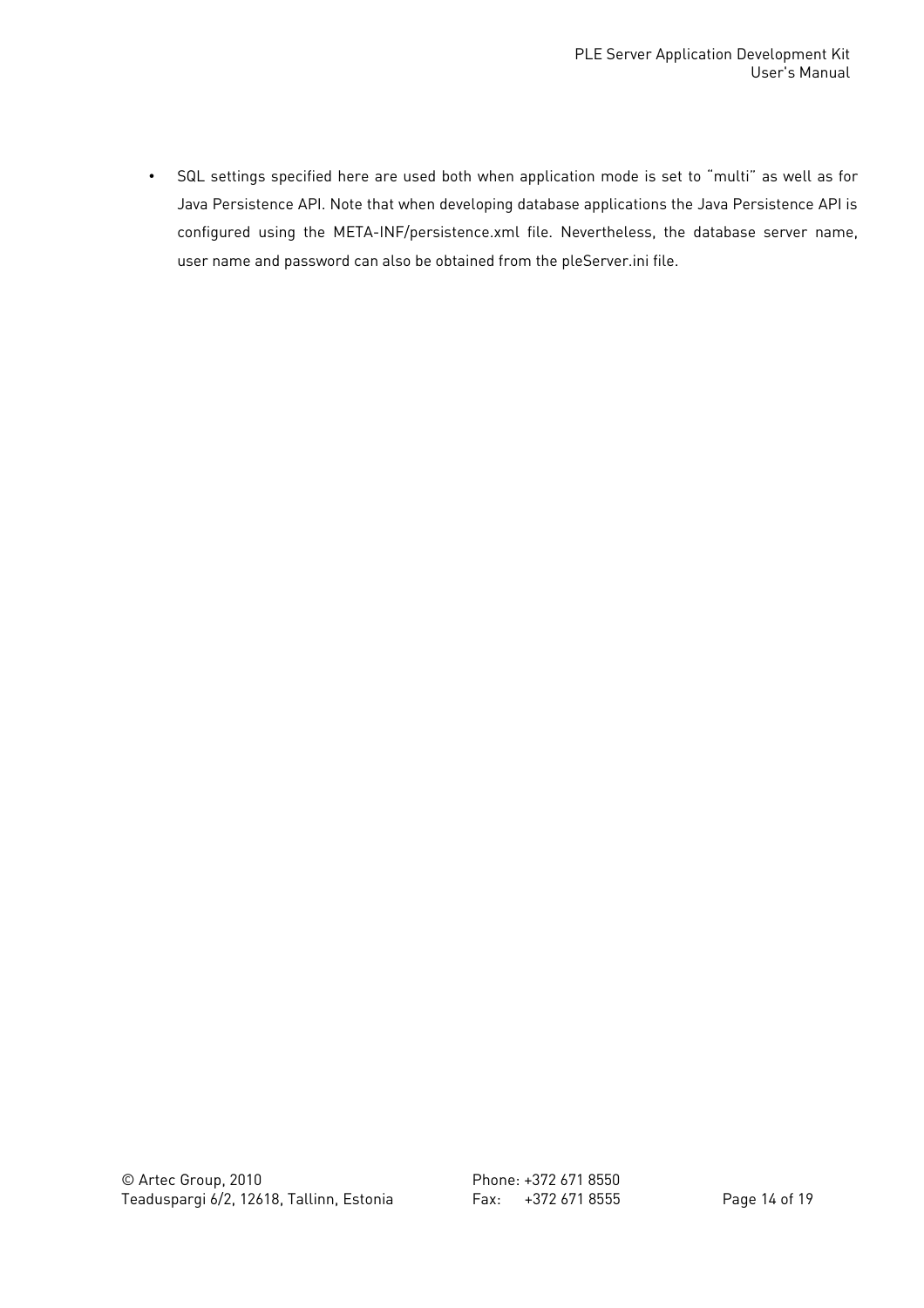## **7. Developing New Applications**

The class diagram below illustrates the structure of a sample ticket validation application (see ple.application.ticket package). This example is reviewed here for better understanding of the PLE application design.



Follow the steps below to build a new integrated application hosted by the PLE server.

1. Create a new application class (e.g. YourApplication) and derive it from FormApplication.

import ple.plugin.FormApplication;

© Artec Group, 2010 Phone: +372 671 8550 Teaduspargi 6/2, 12618, Tallinn, Estonia Fax: +372 671 8555 Page 15 of 19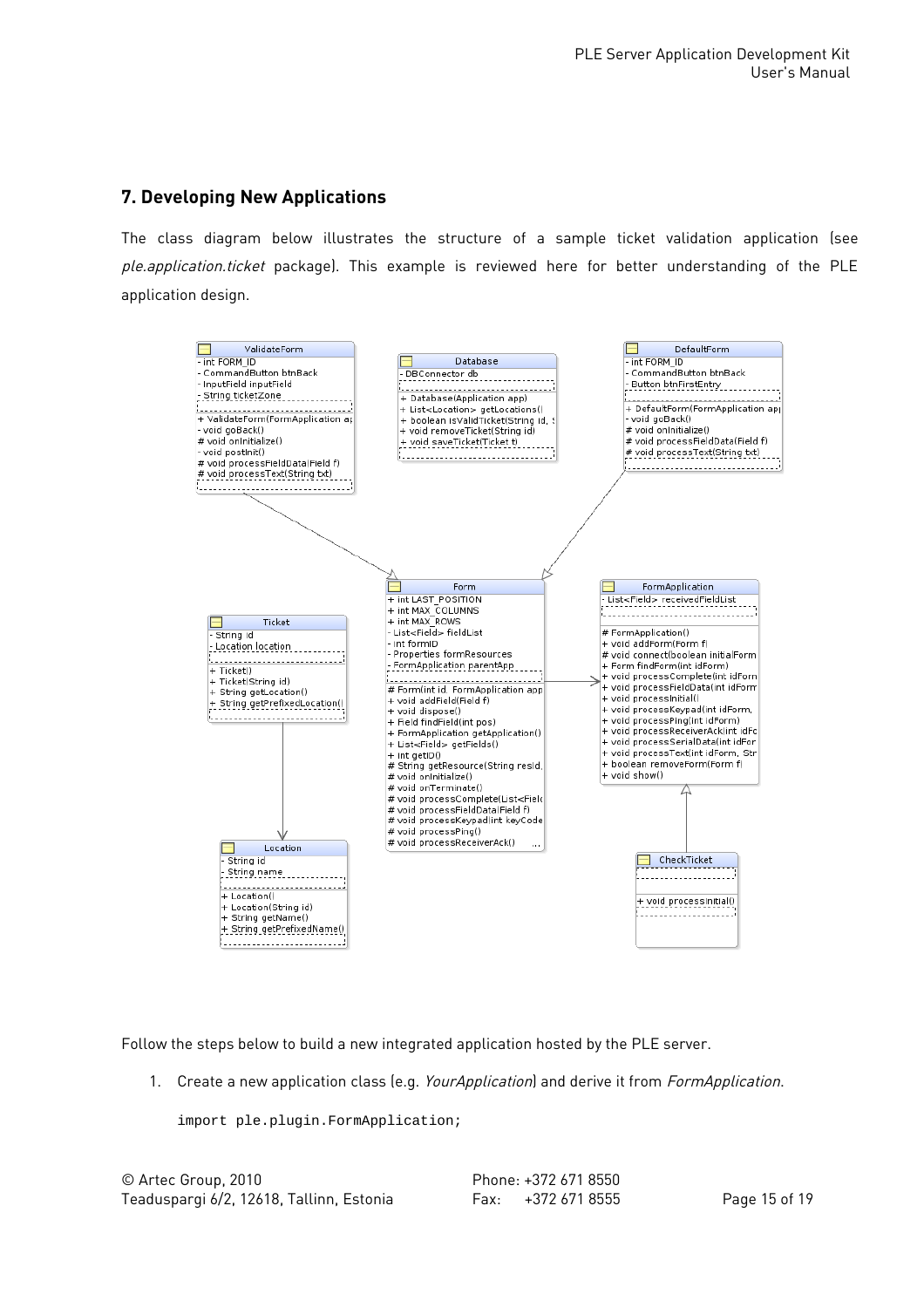public class YourApplication extends FormApplication { }

2. Create a new initial form class (e.g. MainForm) and derive it from Form. Create a suitable constructor to instantiate the form with a concrete identifier. The form identifier must be unique for each kind of form.

```
import ple.plugin.Form
public class MainForm extends Form {
      private static final int FORM_ID = 1;
      public MainForm(FormApplication app) {
             super(FORM_ID, app);
      }
}
```
3. Override the *processInitial()* function in *YourApplication* class to create and render *MainForm*.

```
@Override
public void processInitial() {
       Form \dot{f} = new YourForm(this);
       f.render();
}
```
4. Override the *onInitialize()* function in *MainForm* class to create user interface fields.

```
@Override
private inputField;
protected void onInitialize() {
      addField(new TextField(0, " -- Welcome -- "));
      addField(new TextField(60, "Enter text:"));
      addField(inputField = new InputField(80, 16));
      addField(new Button(148, "[OK]"));
}
```
5. Override the *processFieldDatal* function or *processCompletel* function in MainForm class to respond to terminal input events.

```
@Override
protected void processFieldData(Field f) {
      if (f == inputField) {
             // process data here
             String data = f.getData();
```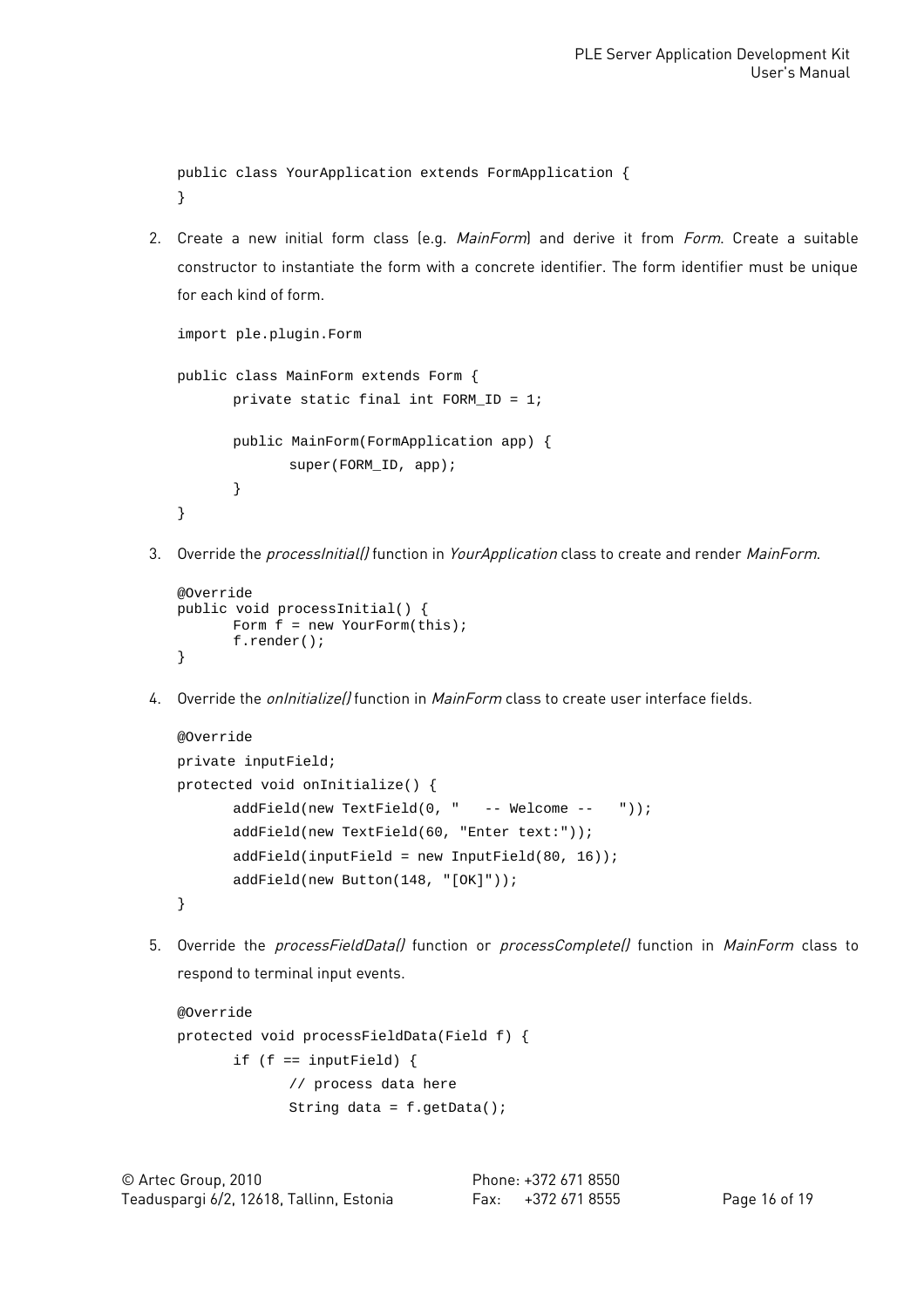```
}
```
}

6. Instruct the PLE server to launch your application by defining the application class in the server configuration file.

```
applicationMode=single
applicationClass=your.package.YourApplication
```
If you prefer to run your application stand-alone as a desktop program, follow the steps below to build a GUI front-end for the PLE server.

- 1. Create a new desktop application class with main() entry point.
- 2. Develop your GUI front-end class using Java Swing, AWT or any other GUI toolkit.
- 3. Launch the PLE server by creating an instance of PleServer class and calling its *initializel)* function.

```
private PleServer pleServer;
try {
      pleServer = new PleServer();
      pleServer.initialize();
} catch (PleServer.ServerException e) {
      // error processing
}
```
## **7.1 Using Java Persistence API**

The Java Persistence API (JPA) can be used to provide database storage for the applications.

1. Create the META-INF/persistence.xml file with the proper configuration:

```
<?xml version="1.0" encoding="UTF-8"?>
<persistence version="1.0" xmlns="http://java.sun.com/xml/ns/persistence"
      xmlns:xsi="http://www.w3.org/2001/XMLSchema-instance"
      xsi:schemaLocation="http://java.sun.com/xml/ns/persistence
      http://java.sun.com/xml/ns/persistence/persistence_2_0.xsd">
```
<persistence-unit name="default" transaction-type="RESOURCE\_LOCAL"> <provider>org.eclipse.persistence.jpa.PersistenceProvider</provider> <class>ple.application.MyPackage.EntityClassName</class> <properties>

| © Artec Group, 2010                      |  |  |
|------------------------------------------|--|--|
| Teaduspargi 6/2, 12618, Tallinn, Estonia |  |  |

Phone: +372 671 8550 Fax: +372 671 8555 Page 17 of 19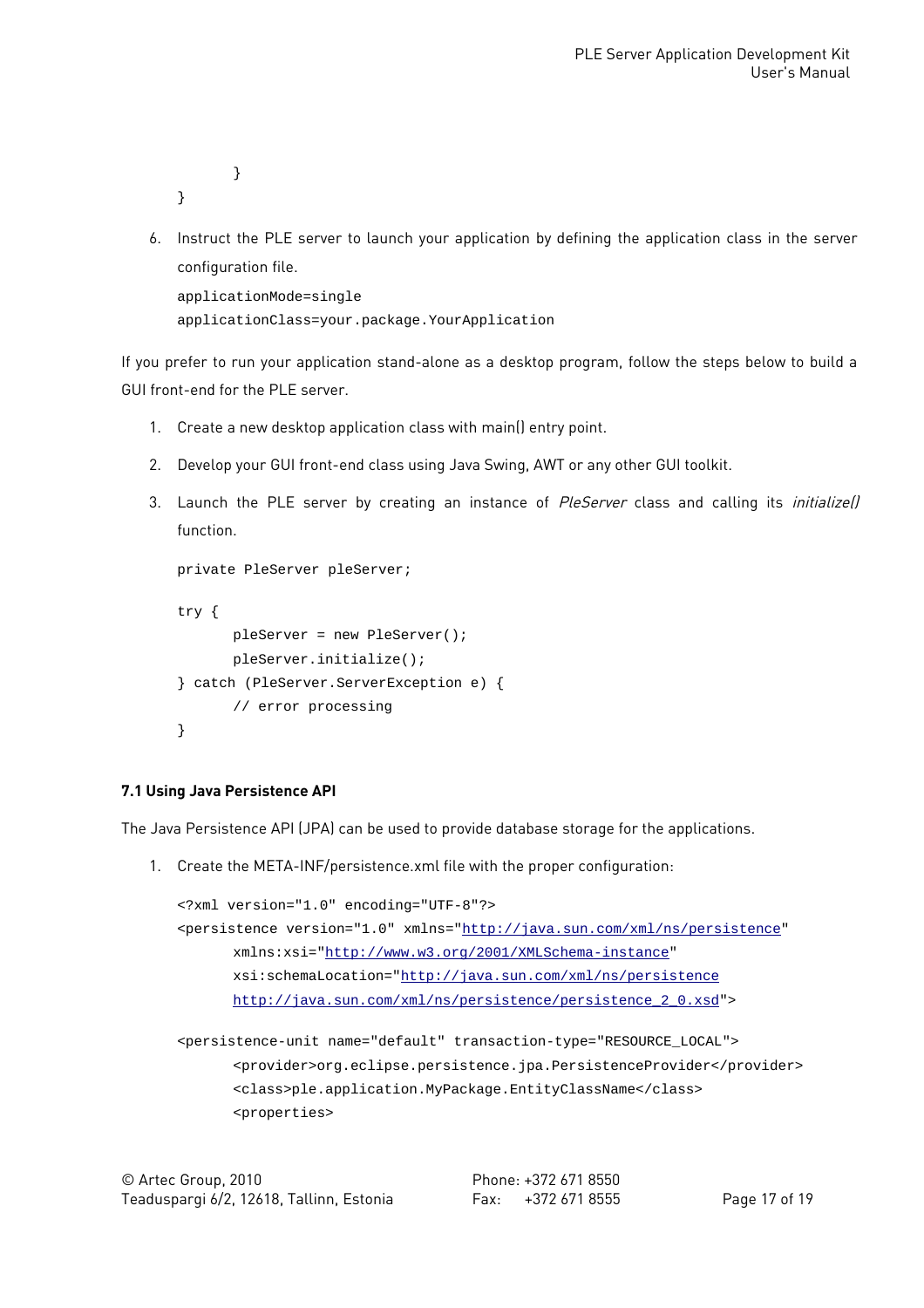```
<property name="javax.persistence.jdbc.driver"
                    value="com.mysql.jdbc.Driver"/>
             <property name="javax.persistence.jdbc.url"
                    value="jdbc:mysql://localhost:3306/table_name"/>
             <property name="javax.persistence.jdbc.user" value="db_user"/>
             <property name="javax.persistence.jdbc.password"
                    value="db_password"/>
      </properties>
</persistence-unit>
</persistence>
```
- 2. Note that the persistence unit name must be used below to select proper database connection. The persistence unit with name "default" can be used as a fallback solution when actual unit is not found. The server connection URL, user name and password fields are optional. If the pleServer.ini file contains valid credentials they will be used instead.
- 3. Create entity classes that provide object-relational mappings. Note that all entity classes that have JPA annotations mus be specified by <class></class> attributes:

```
@Entity
@Table(name="badges")
public class Badge implements Serializable {
      @Id
      @Column(name="id", nullable=false)
      private String id;
      @Column(name="checkInDate")
      @Temporal(TemporalType.TIMESTAMP)
      private Date checkInDate;
      @Column(name="checkOutDate")
      @Temporal(TemporalType.TIMESTAMP)
      private Date checkOutDate;
      @Column(name="description")
      private String description;
      public Badge() { }
      public Badge(String id) {
             this.id = id;
```